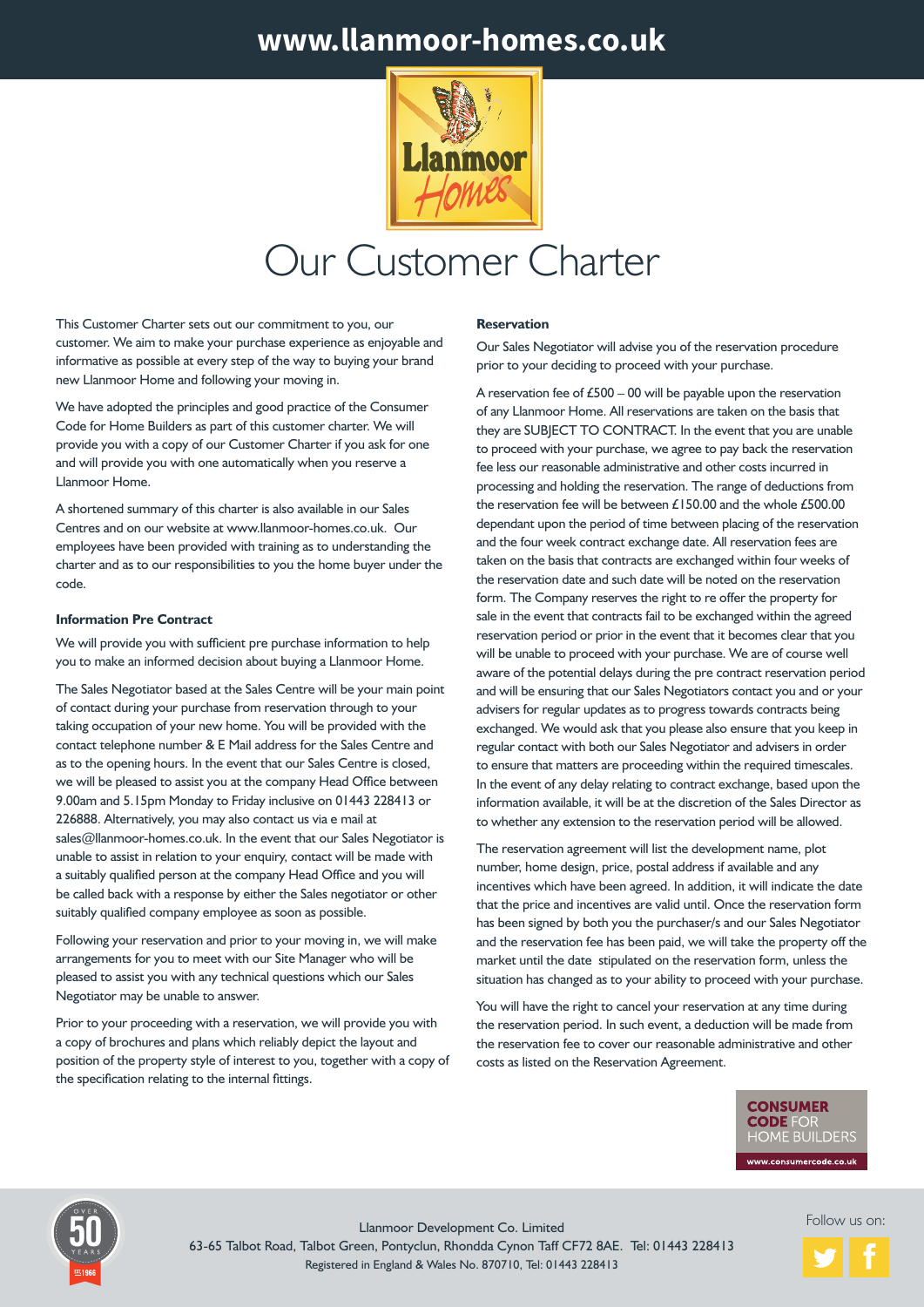Whilst completing the reservation forms, we will follow a reservation checklist as to what information has been provided to you at the time of reservation. This checklist will be signed and dated by both yourself and our Sales Negotiator by way of conformation that all relevant information has been provided and understood. A fee will be charged at the time of Legal Completion (Occupation) by way of contribution towards our legal fees and in relation to provision of a legal boundary plan for the legal contract documentation. Our Sales Negotiator will advise you of the amount of these charges and of any other relevant charges at the time of your reservation.

#### **Warranty**

All homes constructed by Llanmoor Homes include the following Warranties:

# **Initial Two Year Warranty**

Llanmoor Homes provide each property with a warranty backed by the National Housebuilding Council (NHBC). As part of this warranty, Llanmoor provide a two year warranty as to the plumbing, heating, electrical installation and structure of your new home. In the event of any matters of concern, the homeowner is required to write to the company Head Office or e mail to customercare@llanmoor-homes. co.uk listing your Name, address, contact telephone numbers & E Mail address and the nature of the problems. Upon receipt of any such we will write or e mail you to confirm receipt and make arrangements for the relevant Site Manager to make contact with you in order to visit your home to view the issues reported. Having agreed any remedial works which may be required under the terms of the initial two year warranty, arrangements will be made for our maintenance staff to visit your home at a mutually convenient date and time. Please note that all visits will be carried out during normal site working days and hours only.

In the event that you experience an issue of an urgent nature outside normal site hours (Plumbing Leak, Electrical Failure for example) you will need to make contact with the relevant plumbing or electrical contractor on the after hours contact numbers which you will be provided in your completion day handover pack. No charge will be levied by the contractor where the matter is as a result in a failure due to poor workmanship / a fault in initial installation. A charge may however be levied in the event that the matter relates to an issue not attributable to a defect on installation or failure of a product.

# **Appliances & Central Heating Boiler**

The Central heating system is guaranteed against defect for the first two years following your occupation. Please note however that a condition of this guarantee is that the boiler is serviced by a suitably qualified heating engineer on an annual basis. Failure to do so will result in the guarantee being invalidated.

All kitchen appliances supplied in your new home whether standard items or extra cost items are offered with the manufacturers 1 year guarantee only. Please ensure that any guarantee cards are completed and returned to the manufacturer as soon as possible following your occupation. The instruction booklets provided with the appliances will list the after sales contact numbers. Details will also be available via the manufacturers own websites.

# **Ten Year NHBC Buildmark Warranty**

All Llanmoor Homes are sold with the benefit of a ten year NHBC Buildmark Warranty. As indicated above the property is guaranteed by Llanmoor Homes for the initial two year period following first

occupation. The Buildmark Warranty provides our purchasers with peace of mind insurance cover from contract exchange, through to legal completion and until the end of the ten year warranty. The NHBC ensure that we construct your home to the NHBC standards by way of regular inspections throughout construction of your new home and requires that we abide by our responsibilities during the initial two year warranty period. From the beginning of the third year to the end of the tenth year, the NHBC themselves provide a warranty relating to the structural integrity of your home.

In the event of any concern relating to such issues and upon your contacting the NHBC Claims department, arrangements will be made for a claims assessor to visit your property to view the areas of concern and if necessary arrange for any remedial works. A Guide to Your New Home booklet will be provided to you in the completion day handover pack. This booklet provides you with valuable information in relation to the Buildmark cover and also includes guidance as to how to run your new home.

Notice of insurance cover documents under the NHBC Buildmark warranty will be provided to your Solicitor following exchange of contracts. These documents will either be kept with the deeds to your new home with your Solicitor / Mortgage provider or returned to you for safe keeping. Please ensure that any documentation sent to you by your Solicitor is kept in a safe place as you will need them in the event that you need to make a claim or sell your home in the future.

# **Appointment of Legal & Financial advisor**

Once you are ready to reserve your new Llanmoor Home you will need to appoint a professional legal advisor to carry our the legal formalities of buying the property and to represent your interests. Your legal advisor will receive all legal documentation in relation to your purchase from our own Solicitor and will examine the terms of the contract, deal with the formal exchange of contracts and arrange for all necessary funds in order to proceed to legal completion once the property is ready for occupation.

Whilst your legal representative is carrying out these matters, you will need to make arrangements in relation to obtaining a mortgage advance and / or alternative funding to enable you to proceed with your purchase. Please ensure that you speak to both your legal advisor and mortgage provider / Independent Financial Advisor on a regular basis in order to ensure that all matters are in hand to enable you to proceed to an exchange of contracts within the reservation period.

In the event that you have not made your own arrangements, we can recommend both Legal and Independent Financial advisers to act for you in your purchase. We do not however restrict you to use our recommended Legal and or Financial advisor.

#### **Information as to exchange of contracts**

We will ensure that our Contract of sale terms and conditions are clear and fair in accordance with the Unfair Terms in Consumer Contract Regulations 1999 and in particular:

In order to avoid disputes as to any oral statements made during your pre contract dealings with our company, we request that our purchasers write to our Solicitor through your own legal advisor prior to contract exchange notifying us of any oral statements made by our representatives upon which you may be relying. Upon receipt of any such letter, our Solicitor will make contact with us and will respond in writing with confirmation or otherwise that the oral statements can be relied upon and that such can be incorporated into the contract of sale.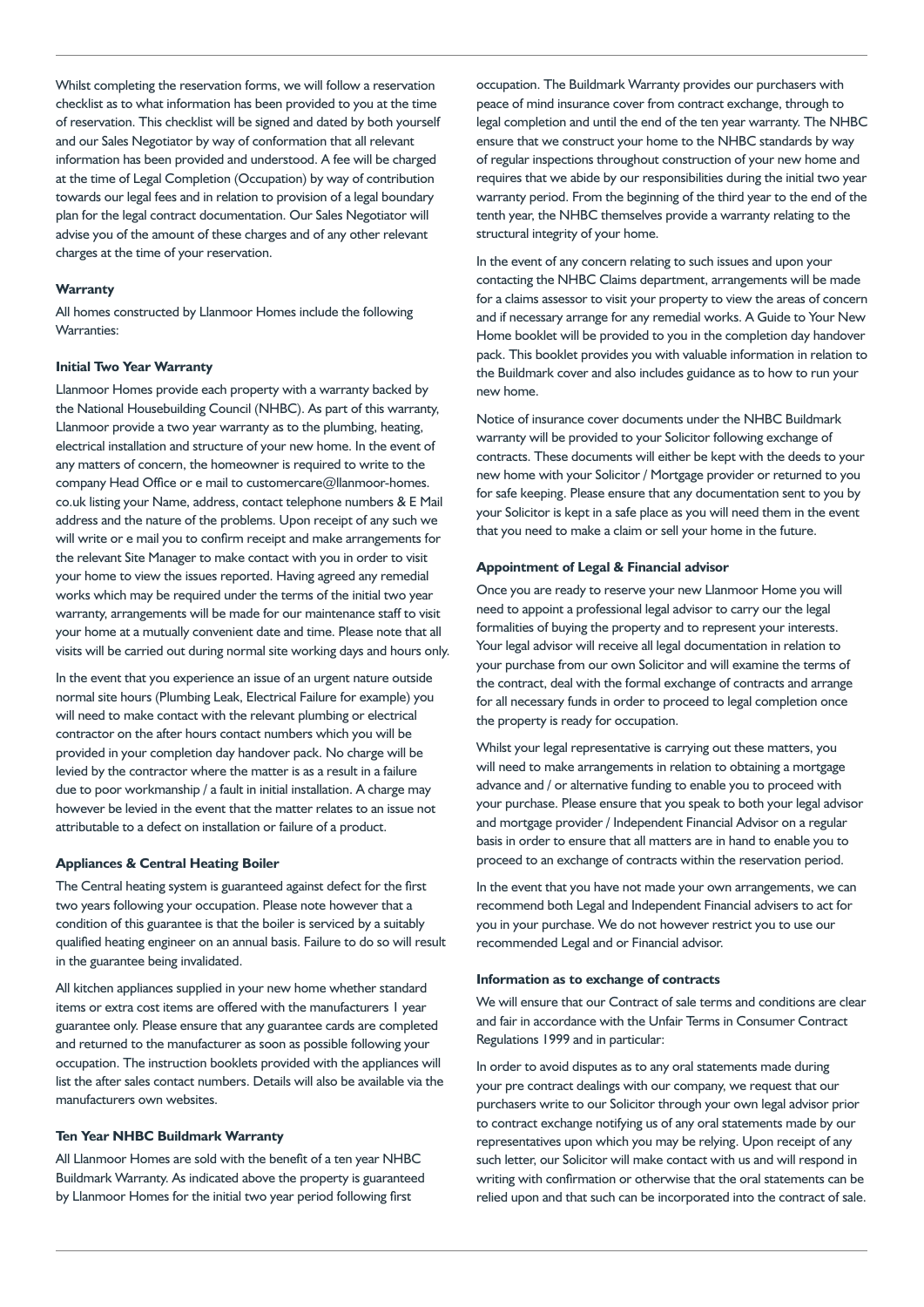In accordance with our legal contract documentation, circumstances may arise which necessitate changes to some elements of the design, construction or materials being utilised during construction of your new home. In the event of significant and substantial changes to the original design, which may alter its size, appearance or value as a result of such changes, we will make written contact with you for your written agreement.

Should the proposed changes be unacceptable to you, you will have the right to terminate the contract and request the return of the reservation fee together with any deposit paid to us in full.

Where changes are not significant or substantial in altering the size, appearance or do not affect the value of the property, we will notify you accordingly, but will not require your specific agreement.

Where the Company has agreed to carry out additional works or incorporate additional items by way of extra cost items and these are not part of the original reservation agreement, such items and prices thereof will need to be confirmed by you in writing either on a signed copy of a Company Selection Form or by sending a letter to the Company Head Office or e mail to sales@llanmoor-homes. co.uk. The additional cost or any allowances relating to omissions will be accounted for within the completion statement which will be forwarded to your legal advisor once we have issued notice to complete your purchase. The costs will be due for payment in full on the day of Legal Completion.

In the event that we consider that the additional works will result in additional construction time being required to complete the property, we will make contact with your legal advisor in order that this can be recorded. This code does not however cover situations where we may have agreed to allow other contractors to carry out works on your behalf, regardless of whether you have agreed to this extra work.

# **Contract Termination Rights**

Whilst we sincerely hope that you proceed to purchase and enjoy living in your new Llanmoor Home, following exchange of contracts and prior to legal completion, you will have the right to terminate your contract to purchase where there is:

A Substantial and significant change to the size and / or appearance and where the value of the property has been affected by such change.

Unreasonable delay in our finishing the construction of your home and serving of notice to complete (See Timing of Construction)

In the event of the above, we will return your contract deposit and reservation fee in full without deductions.

# **Timing of Construction**

Whilst the Company will make every effort to complete your new home for occupation as soon as practicable, there are regrettably times where, due to weather conditions and other matters beyond our reasonable control, we are unable to provide an accurate prediction as to when your home will be ready. We will however make every effort to provide you with an indication as to the likely build completion of the property as its construction proceeds. Prior to completion of the foundations we shall advise you of the season or calendar quarter within which we anticipate the property will be ready. Once the roof has been completed and the building has been made watertight, we will provide you with our best estimate as to which month the property will be ready. Upon completion of the decoration and connection of all

mains services, we will provide our best estimate as to which week the property is expected to be completed.

The contract documentation relating to your purchase includes a specific clause to the effect that we will complete the property and serve notice upon your legal advisor to legally complete your purchase within six months of the latest time stated in the contract of sale, where exchange has taken place prior to the roof being completed and the building made weather tight.

In the event that the property has reached an advanced stage of construction at the time of contracts being exchanged, we will add a clause to the effect that the property will be ready for occupation within 2 months of the anticipated date noted in the contract for sale.

#### **Health & Safety**

The safety and well being of you and your family is of paramount importance to us. A building site can be a dangerous place, especially for children who may see it as an adventure playground.

At the time of your enquiry and throughout your purchase you will be given guidance as to minimising the risk of danger during the construction of your new home and in the use and enjoyment of your home following occupation.

At the time of your reservation you will be requested to read and sign a copy of letter which advises you as to our Health & safety procedures. In order that we can proceed with construction of your and the other properties on the development, there may be occasions that it is not safe or convenient for you to visit your property. Upon Legal completion you will be provided with a New Home Health & Safety Information pack. This pack contains some very useful information in relation to your new home and how to remain safe.

# **Notice as to Completion**

Upon your new home being completed in terms of construction, we will obtain a NHBC Cover note in order to confirm that the property is complete, complies with NHBC Standards and is ready for occupation. Upon receipt of such cover note and subject to your having exchanged contracts, we will serve notice to complete on your legal advisor. Legal Completion will be required to be effected within 10 working days of our serving notice.

#### **Handover Inspections**

Following our issuing notice to complete on your legal advisor, our Sales Negotiator, Site Manager or Head Office will make contact with you in order to arrange for you to visit your property. This visit will take place generally seven to ten days prior to your occupation and allows us to demonstrate the features of your new home. Our Site Manager and / or Sales Negotiator will be in attendance during your visit. You will be given the opportunity to advise us of any matters of concern in relation to the property where you may consider the finishes are not to an acceptable standard. Where such matters are minor and will indeed need attention, we will make every effort to complete any necessary remedial works prior to your Legal Completion.

In the event that we have been unable to complete all remedial works prior to your Legal Completion, we shall endeavour to make arrangements to complete such works at a mutually convenient time. The NHBC Buildmark Warranty provides you with further peace of mind protection that any necessary works covered under the terms of the Buildmark Cover will be completed in the event that we do not carry out such works.